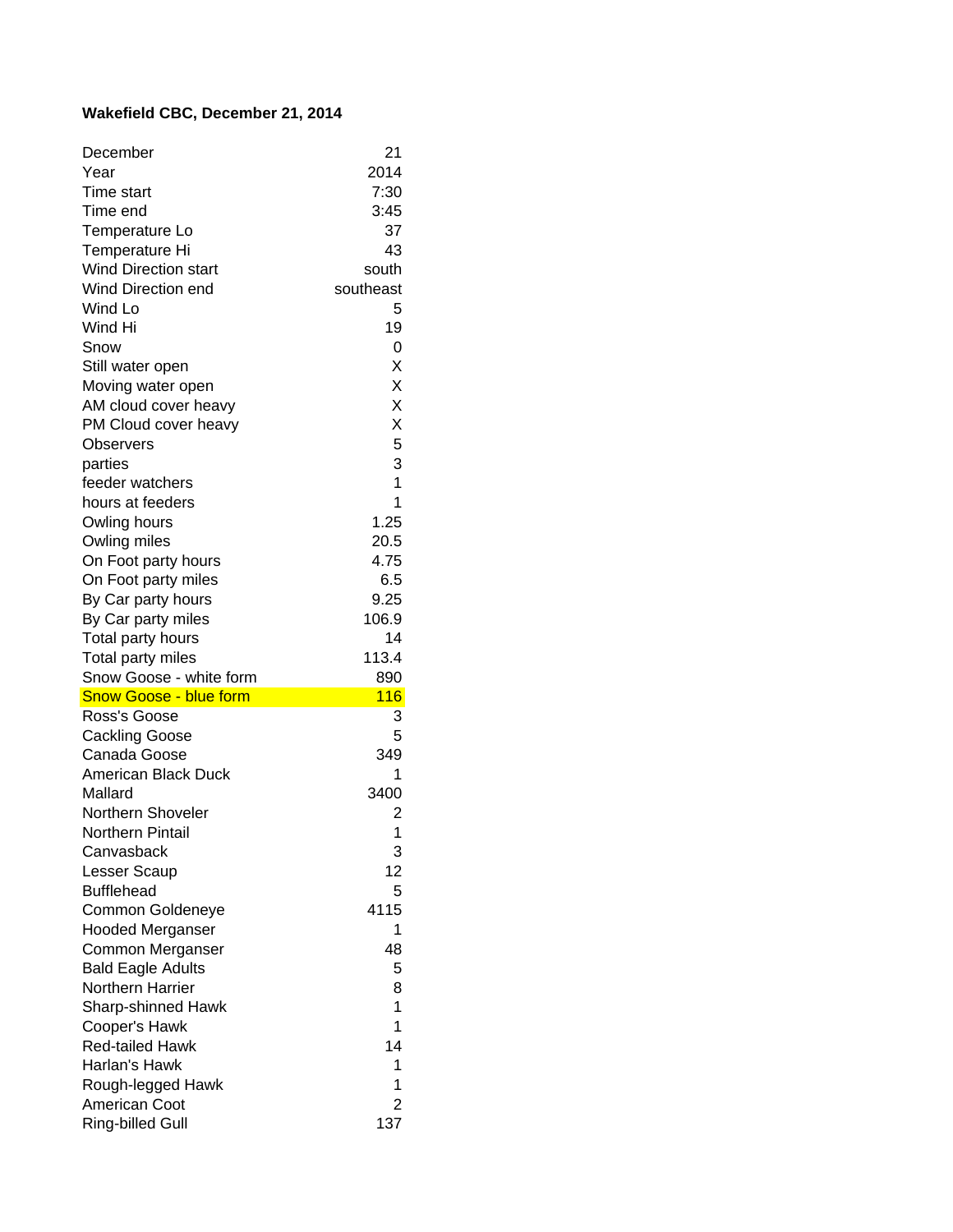| <b>Herring Gull</b><br>Rock Pigeon                | 5<br>15                          |
|---------------------------------------------------|----------------------------------|
| <b>Eurasian Collared-Dove</b>                     | $\overline{2}$                   |
|                                                   | 34                               |
| <b>Mourning Dove</b><br><b>Barred Owl</b>         | 4                                |
| <b>Belted Kingfisher</b>                          | 1                                |
|                                                   | 28                               |
| Red-bellied Woodpecker                            | 1                                |
| Yellow-bellied Sapsucker                          |                                  |
| Downy Woodpecker                                  | 13<br>1                          |
| Hairy Woodpecker<br>Northern Flicker Unidentified | 21                               |
| <b>Northern Flicker Yellow-shafted</b>            | 18                               |
| American Kestrel                                  | 4                                |
| <b>Prairie Falcon</b>                             | $\overline{2}$                   |
| <b>Blue Jay</b>                                   | 26                               |
| <b>American Crow</b>                              | 81                               |
| <b>Horned Lark</b>                                | 18                               |
|                                                   | 10                               |
| <b>Black-capped Chickadee</b>                     |                                  |
| <b>Tufted Titmouse</b>                            | 1                                |
| White-breasted Nuthatch                           | $\overline{2}$                   |
| <b>Brown Creeper</b>                              | $\overline{c}$<br>$\overline{2}$ |
| Winter Wren                                       |                                  |
| Carolina Wren                                     | 13                               |
| Golden-crowned Kinglet                            | $\overline{7}$                   |
| Ruby-crowned Kinglet                              | 1                                |
| Eastern Bluebird                                  | 76                               |
| American Robin                                    | 49                               |
| <b>European Starling</b>                          | 515                              |
| Cedar Waxwing                                     | 25                               |
| Lapland Longspur                                  | 2                                |
| Yellow-rumped Warbler - Myrtle                    | 8                                |
| Spotted Towhee                                    | 1                                |
| American Tree Sparrow                             | 172                              |
| Song Sparrow                                      | 6                                |
| Harris's Sparrow                                  | 160                              |
| White-crowned Sparrow                             | 11                               |
| Junco Slate-colored                               | 139                              |
| <u>Junco Unidentified</u>                         | 32                               |
| <b>Northern Cardinal</b>                          | 37                               |
| <b>Red-winged Blackbird</b>                       | 1792                             |
| Eastern Meadowlark                                | 68                               |
| Western Meadowlark                                | 4                                |
| meadowlark sp                                     | 21                               |
| <b>Brown-headed Cowbird</b>                       | 6                                |
| House Finch                                       | 13                               |
| American Goldfinch                                | 75                               |
| <b>House Sparrow</b>                              | 22                               |
| <b>Total Species</b>                              | 67                               |
| <b>Total Individuals</b>                          | 11658                            |
| Participants List 1                               | Chod Hedinger                    |
| Participants List 2                               | <b>Bob Kruger</b>                |
| Participants List 3                               | <b>Chuck Otte</b>                |
| Participants List 4                               | Ed Raynor                        |
| Participants List 5                               | <b>Brett Sandercock</b>          |